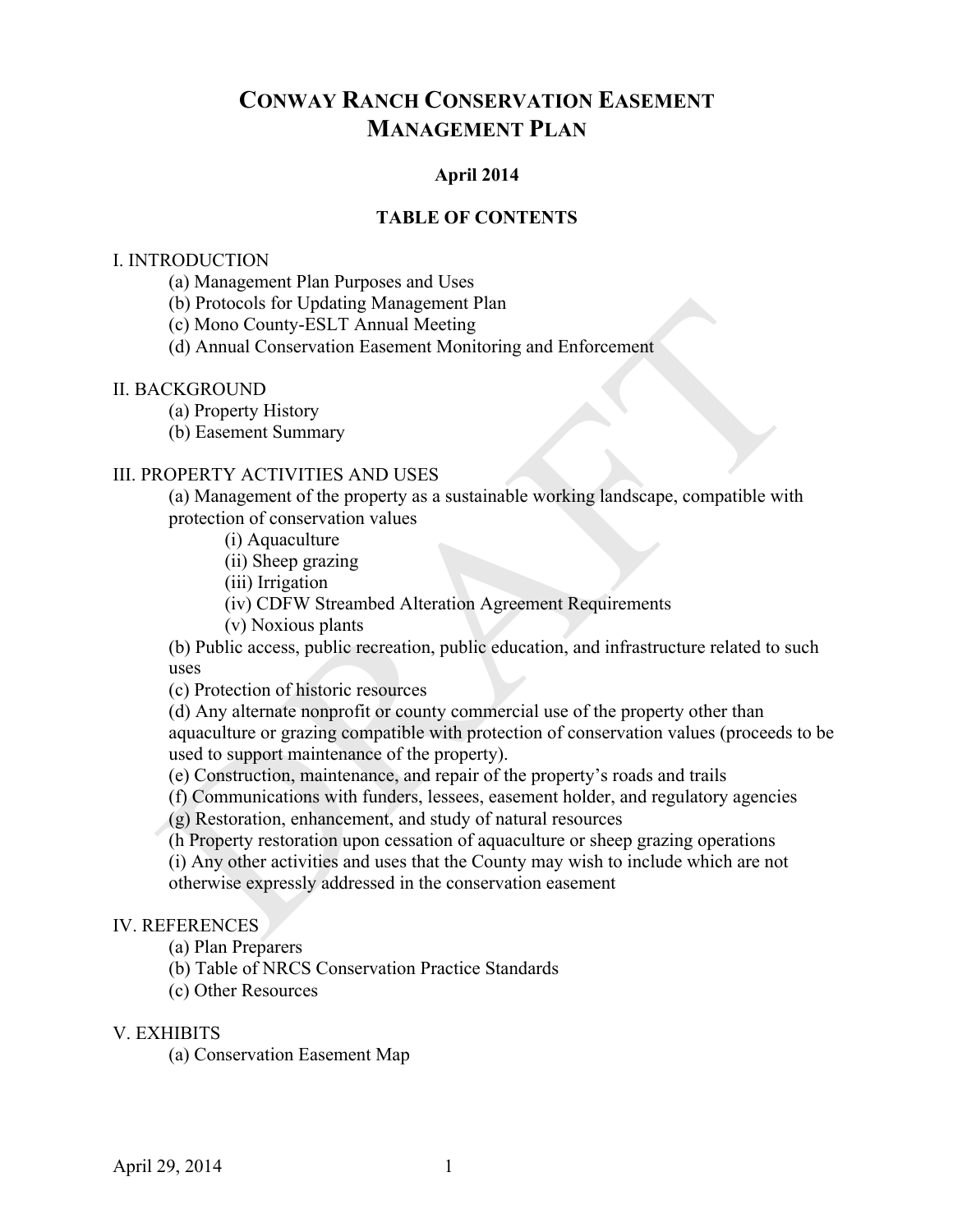- (b) Conway Ranch Baseline Documentation Report
- (c) ESLT Monitoring Policy
- (d) ESLT Enforcement Policy
- (e) NRCS Conservation Plan
- (f) Sheep Grazing Lease

### **I. INTRODUCTION**

#### **(a) Management Plan Purposes and Uses**

The purpose of the Conway Ranch Management Plan is to provide that aquaculture and sheep grazing operations, natural resource management, and public uses be conducted in a manner and to an extent that will not diminish or impair the Conservation Values and that all uses are consistent with the terms and purpose of the Conservation Easement (Exhibit A: Map of Conservation Easement). These activities shall be consistent with the best management practices for the general geographic area, and consistent with all applicable laws and regulations. This plan is an initial effort at documenting the current activities that take place on the property and sets forth the process for determining future management direction.

It is recognized that this property and its water have been manipulated, managed, and utilized by various owners and lessees since at least 1872 when it was first homesteaded by James Wilson and Harlan P. Noyes. Natural and human caused changes will inevitably occur on this property in the future and one goal of this Management Plan is to provide a framework for responding to those changes with actions that ensure the preservation and function of the protected natural habitats, scenic vistas, and public access resources.

The process of creating and modifying this plan is based on the concept of collaboration and cooperation between the landowner and the easement holder. It may be desirable to seek the expertise of outside agencies, organizations, and consultants to provide technical advice for improving the condition and functionality of the property. To achieve this outcome, these agencies, such as the USDA Natural Resources Conservation Service (NRCS), may be invited to participate in updating the Management Plan.

### **(b) Protocols for Updating Management Plan**

The Conway Ranch Management Plan may be updated and adjusted anytime as necessary, by mutual agreement of Mono County and Eastern Sierra Land Trust (ESLT) or successor easement holder. It is anticipated that some adjustments to the Management Plan will be due to the results of the annual Conservation Easement monitoring. In any case, the Management Plan will be updated no less frequently than once every five years.

Requests for changes to the Management Plan shall follow the Notices section (Section 21) of the Conservation Easement. Mono County and ESLT will make every effort to schedule updates and requests for changes to the Management Plan for the Annual Meeting timeframe to facilitate efficient communications. Written requests or communications may be made by personal delivery, overnight delivery, regular mail, e-mail, or facsimile transmission, with hard copy by mail following email or facsimile. Where consent of ESLT is required, approval shall be sought as described in the Written Advisement section (Section 9) of the Conservation Easement.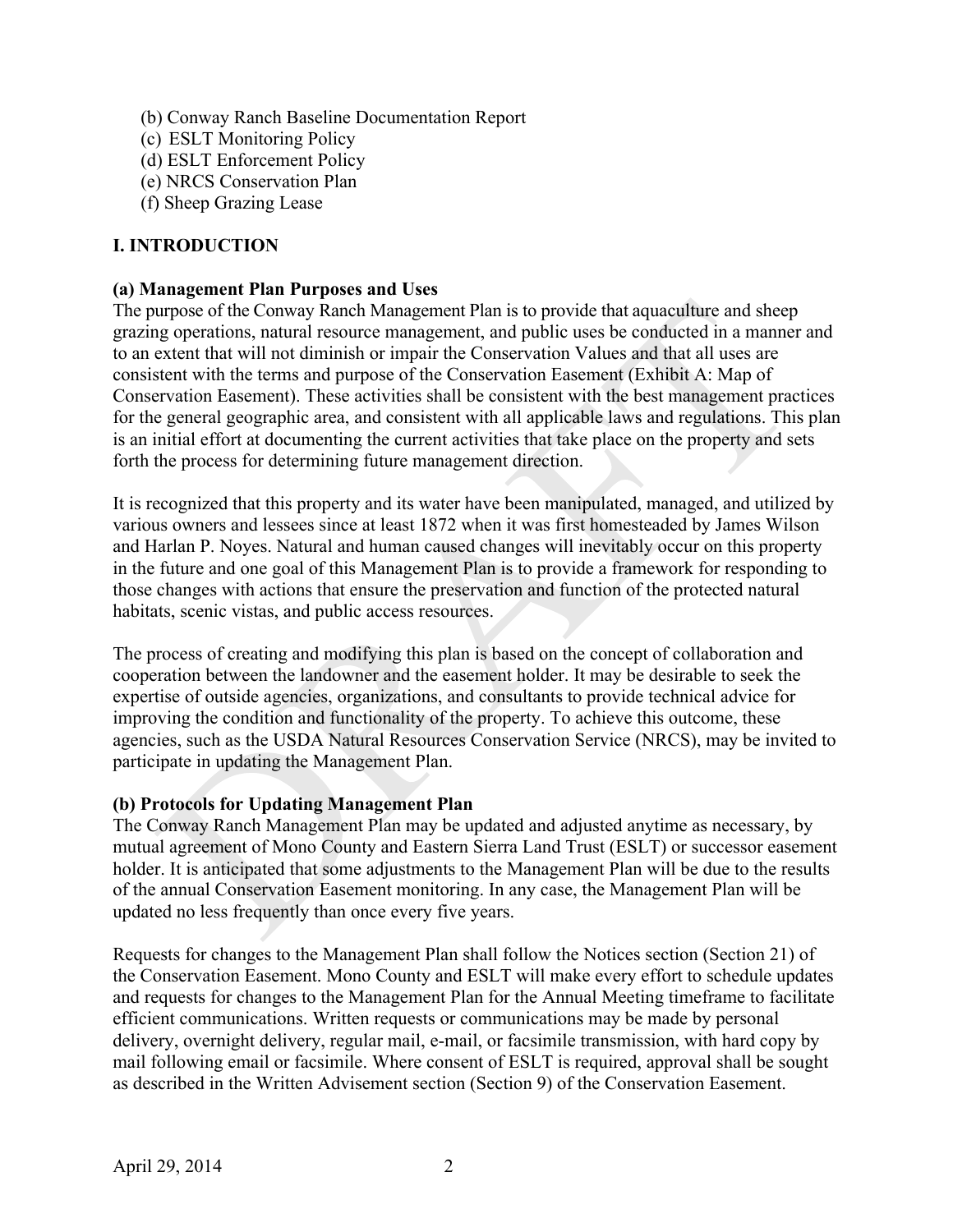If agreement is not reached on updates or changes to the Management Plan, Mono County and ESLT may mediate the disagreement, as described in Section 11 (Disputes and Remedies), in the Conservation Easement. If mediation is not successful, legal action may be undertaken.

# **(c) Mono County-ESLT Annual Meeting**

To provide the opportunity for appropriate and timely adaptive management of the property and to foster good communication, ESLT and Mono County will convene an Annual Meeting each year prior to April 1. Prior to the Annual Meeting, Mono County will provide an Operations Plan to ESLT for the year that will address planned sheep grazing and associated irrigation, commercial aquaculture and associated groundwater extraction, public access activities and infrastructure improvements, other commercial activities, and any other planned activities on the property.

ESLT will respond to the Operations Plan based on the following criteria: a) sheep grazing and irrigation practices employ best management practices as determined by the Grazing Lease provisions, b) groundwater extraction is consistent with the current Groundwater Study and associated groundwater monitoring results and there is no risk of impairing the Conservation Values, c) public access and infrastructure improvements, and any other planned activities, do not impair or adversely impact the Conservation Values. The Operations Plan will also include any desired changes or updates to the Management Plan. This document will become effective upon the mutual consent of Mono County and ESLT.

ESLT will provide a report on the previous year's annual monitoring of the Conservation Easement prior to the Annual Meeting. Updates to the Management Plan based on the results of the annual monitoring and any desired management changes will be discussed.

### **(d) Annual Conservation Easement Monitoring and Enforcement**

Annual monitoring is the right and the responsibility of the Conservation Easement holder in order to determine the efficacy of implementation practices established in the Management Plan as well as to ensure that the terms of the Conservation Easement are being upheld. ESLT has the right to enter upon, inspect, observe, and evaluate the property to identify the current condition of, and uses and practices on, the property to determine whether they are consistent with the Conservation Easement. The original grant funders may accompany ESLT on its annual monitoring visits. This monitoring will be supported through the Baseline Conditions Report (Exhibit B) and subsequent reviews, using photographs and narrative descriptions, among other evaluation tools. Monitoring will consider issues such as changing conditions in the vicinity of the Property and impacts to Conservation Values, water conditions, weather and climate conditions, unusual natural events, vegetative variety and quality, and trends in resource conditions. Details about annual monitoring are located in Section 10 of the Conservation Easement.

As described in ESLT's Monitoring Policy (Exhibit C), as landowner, Mono County will be contacted in writing in advance of the proposed monitoring visit and encouraged to take part in the visit. They will also be given the opportunity to discuss the easement and any concerns or questions they may have. All contact with the landowner will be documented and records kept in the permanent and working stewardship files.

ESLT staff shall send at least one written communication to the easement landowner prior to the visit describing the monitoring visit and schedule, and shall send at least one written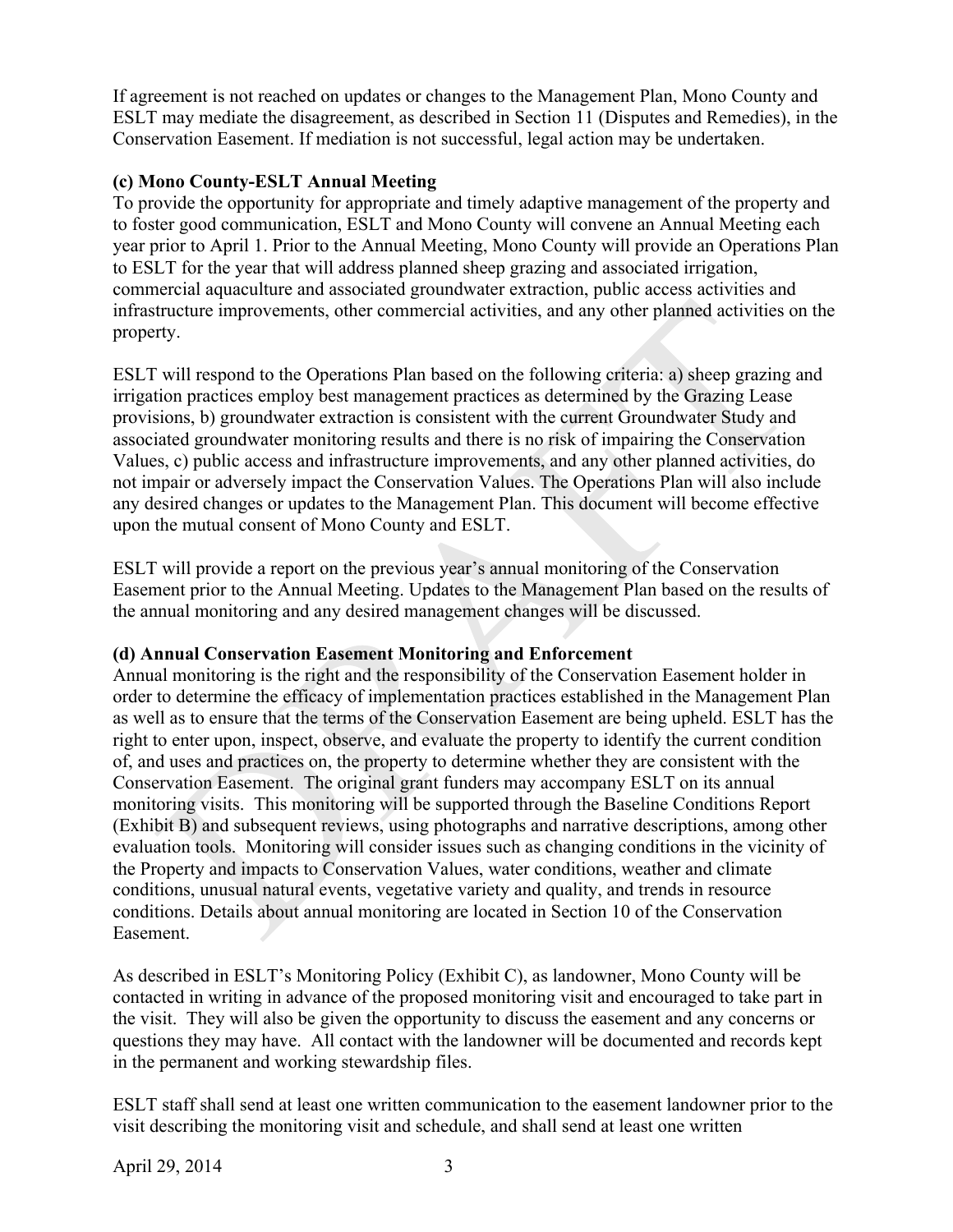communication following the monitoring that includes the annual monitoring report and addresses any issues identified in the visit, if applicable.

If questions or concerns arise regarding an activity or use of the property, ESLT will follow the steps outlined in its Enforcement Policy (Exhibit D).

### **II. BACKGROUND**

#### **(a) Property History**

*Insert relevant language from Baseline Conditions Report*

#### **(b) Easement Summary**

*Insert summary from final version of the easement*

### **III. PROPERTY ACTIVITIES AND USES**

#### **(a) Management of the property as a sustainable working landscape, compatible with protection of conservation values.**

The property has long been utilized for commercial sheep grazing and commercial aquaculture, pursuant to multi-year leases and licenses with third parties, and Mono County will continue to interact with, oversee, and, in that way, "manage" those uses of the Property. Some aspects of these activities are referenced in a Conservation Plan developed for Conway Ranch in 2005 by the National Resources Conservation Service (NRCS), which is incorporated herein by this reference (Exhibit E). The Plan provides some recommendations, but not requirements, for management of the Property, some of which the County has already followed or implemented and some of which it has not. The County may (but shall not be required to) implement or follow aspects of the Conservation Plan, or future updated plans, as it deems appropriate, in a manner that does not diminish or impair Conservation Values.

### **(i) Aquaculture**

Pursuant to the terms of an Aquaculture Agreement between the County and Inland Aquaculture Group, LLC ("IAG"), as amended and incorporated herein by this reference, a portion of the Property within the Aquaculture Area is utilized for commercial fish-rearing (aquaculture). Under the Aquaculture Agreement, IAG has a nonexclusive license to use the Property and its fish-rearing facilities, which currently include several improved fish "raceways" consisting of converted irrigation ditches with lining and concrete "boxes," and also some ponds. Water for the fish-rearing comes from use of the County's adjudicated Mill Creek water rights, which is conveyed to the Property through Wilson Creek after flowing through the Lundy hydroelectric plant and released by Southern California Edison. Said water can be diverted from Wilson Creek to the fish-rearing facilities using two diversion pipelines (the "bell" and "bowl" diversions).

The County interacts with IAG regarding its operations to the extent necessary or appropriate under the Aquaculture Agreement and to ensure compliance with that Agreement. But the County does not and cannot exert any direct control over those operations or otherwise manage them. Topics of interaction include, but are not limited to, communications regarding surface water flows and releases by Southern California Edison into Wilson Creek, and the stocking of "rent fish" that IAG is required to provide to the County under the Aquaculture Agreement as consideration for its use of the Property.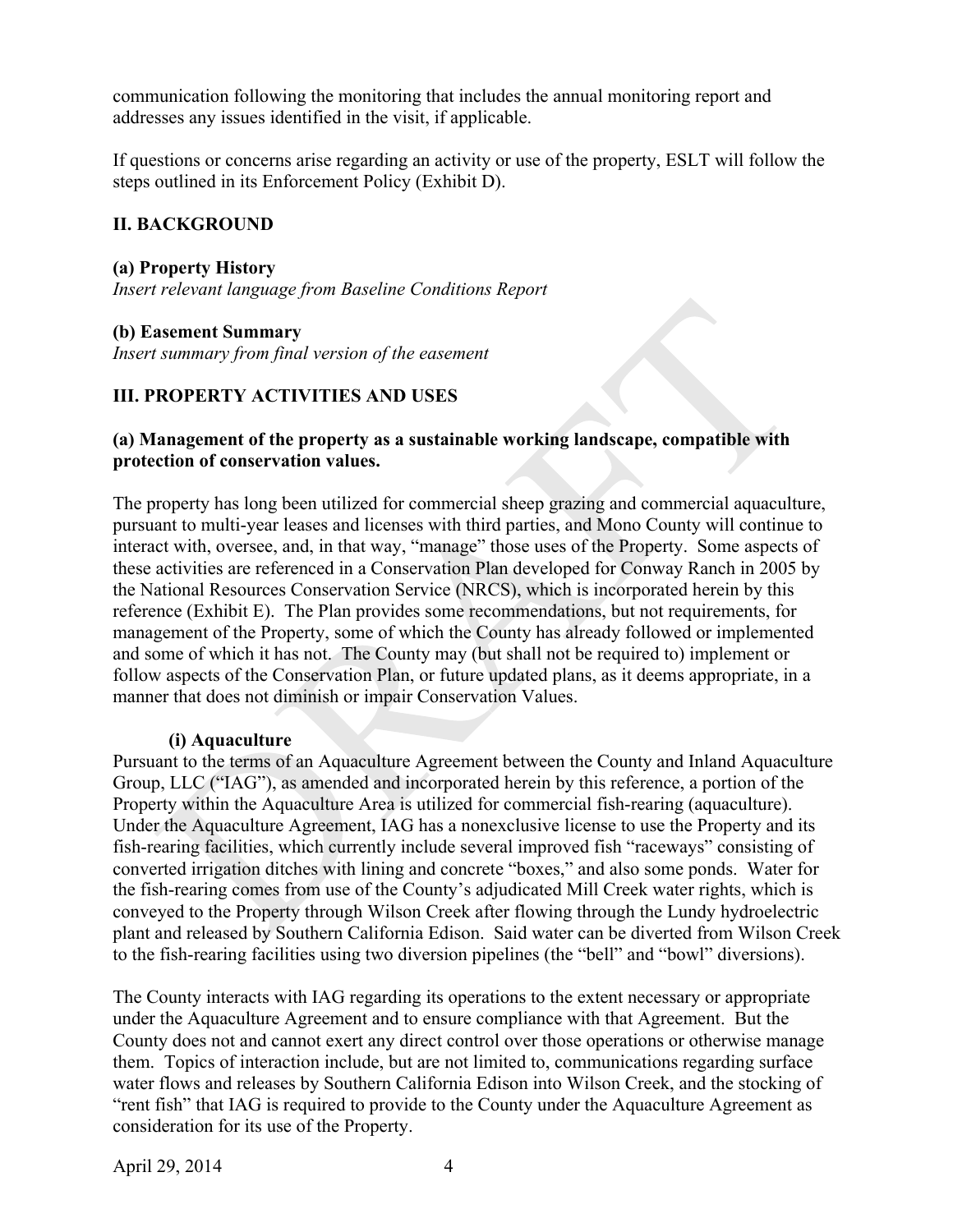### Management Objectives:

- Continued use of the property for sustainable commercial aquaculture in a manner that protects the Conservation Values of the property.
- Aquaculture operations will be designed to function primarily on the Mill Creek Adjudicated Water Rights.
- Any proposed pumping or extraction of groundwater for aquaculture purposes or permitted facilities must be evaluated through a Grantor-funded environmental study ("Water Study"), including a temporary pump test (if recommended by the geo-hydrologist conducting the Water Study), and associated monitoring program.
- Aquaculture may be prioritized for water use over grazing, however adequate water must be provided to maintain existing wetlands and associated habitats.

Specific terms and requirements for the expansion of the aquaculture operation and extraction of groundwater are described in the Conservation Easement. When/if the County receives approval from ESLT for its expanded aquaculture plans, including the facility on Mattly Ranch, it will provide a proposed update to this Management Plan describing the new operations and the Water Study and monitoring program. The County will keep the Management Plan updated, describing any phased construction of the aquaculture expansion and the results of groundwater monitoring. The annual Operations Plan will include proposed levels of groundwater extraction, if any, based on the groundwater monitoring program created in the Water Study.

#### **(ii) Sheep-grazing**

Pursuant to the terms of its lease (Exhibit F), the current sheep grazer (F.I.M. Corp) brings sheep onto the property once sufficient pasture has developed through irrigation utilizing the property's surface water rights. (See also Irrigation discussion below.) The northern portion of the property is irrigated to create pasture using the County's water rights under the Walker River decree, specifically through a diversion from Virginia Creek at the top of Conway Summit. That northern portion is ordinarily the first area to be grazed in any season. The other area grazed each year, generally later in the season, is Mattly Ranch. Mattly is irrigated for pasture using the County's water rights under the Mill Creek decree. This is the same water source utilized for aquaculture, as described below. The County has the right to make or change arrangements for sheep grazing with parties other than the current sheep-grazer. No other livestock shall be allowed.

As provided in the Sheep Grazing Lease, the following "Land Use Policies and Restrictions" shall apply:

### Property Management:

(1) Salt or supplements for sheep should not be placed close to water, riparian zones, or known habitats of sensitive plants or wildlife species.

(2) No fencing shall be constructed without the consent of the Conway Ranch Caretaker.

(3) Sheep will be herded. Sheep should be moved on the property in a manner that will leave a minimum of four inches of key forage plant species on the property. Rotation of use areas will be achieved whenever practicable.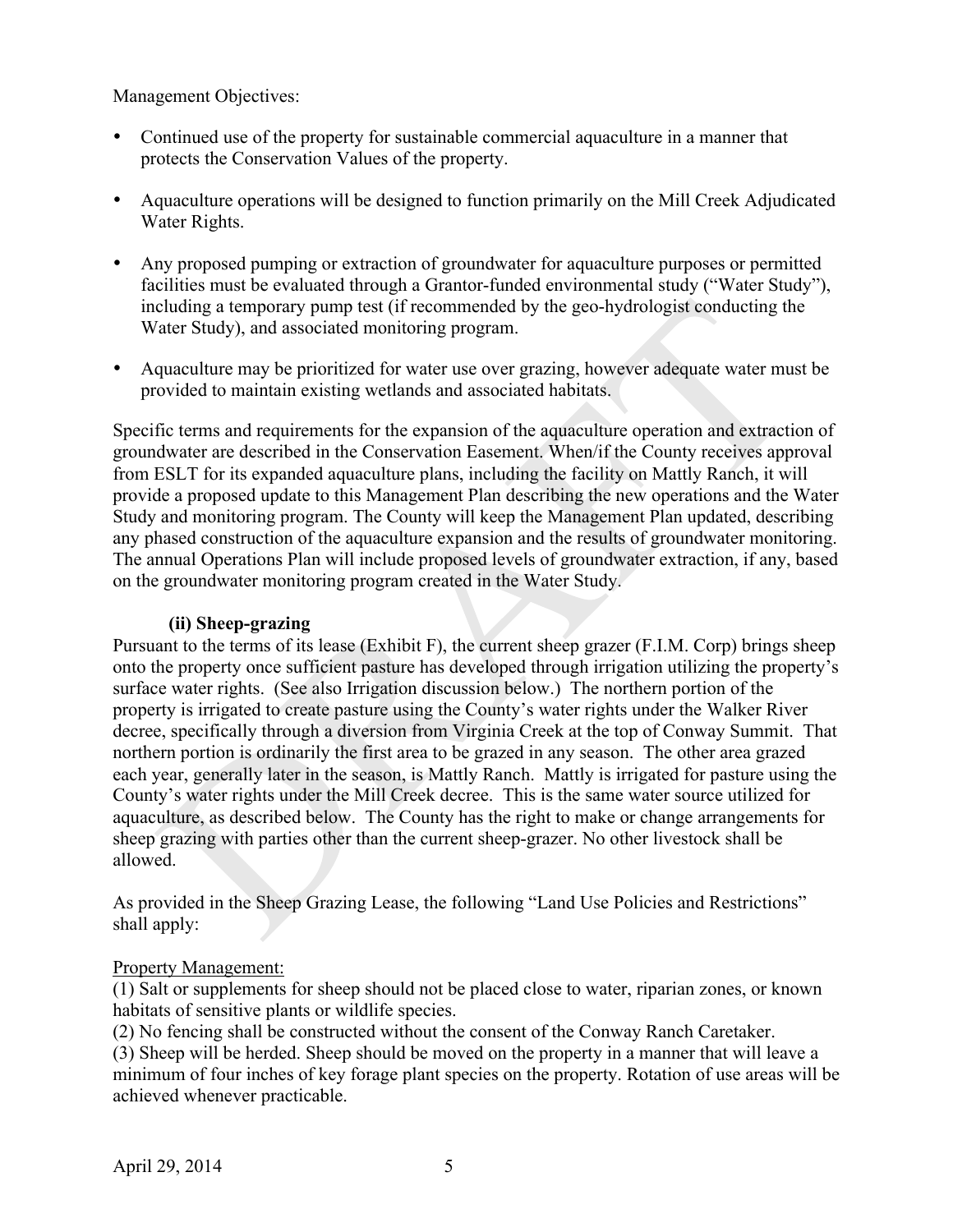(4) Sheep bedding grounds will not be within 250 feet from any historical structure, spring sources, natural wetlands, or the creek.

(5) Lessee shall comply with any directive given to it by Lessor made in response to an action taken or designation made by an agency of the United States. In that event, Lessee may request Lessor to reduce the rent to be paid by the Lessee for its use of the property.

### Water Quality

(1) Spring sources, natural wetlands and creeks should be avoided. Sheep should be kept at least ten feet away from these areas.

(2) Sheep and herders shall not disturb the fish raceways or other fish rearing facilities and shall not come within 100 feet of raceway areas.

(3) All irrigation and movement of water will be managed by the Conway Ranch Caretaker who will be designated by the County. The sheep grazer shall use their best efforts to assist the Caretaker with irrigation issues when the Caretaker requests such assistance.

Current best management practices, as defined by the NRCS, will be considered when updating the Sheep Grazing Lease, and when evaluating the condition of the grazing lands during annual monitoring.

#### **(iii) Irrigation**

As noted above, the property is irrigated by surface water from two sources: Virginia Creek (part of a federal decree governing the Walker River system) and Mill Creek. There is a diversion structure at the Lundy hydroelectric powerhouse that allows water flow to be directed toward Mattly, Wilson Creek, and/or into the "return conveyance" that returns water to Mill Creek. The primary purpose of all such irrigation is creation of pasture for wildlife and sheep-grazing. The secondary purpose of the irrigation is maintenance of certain artificial wetlands on the Property. Irrigation has typically been performed by a contractor for the County known as the "water master" or "irrigation specialist." Tasks performed by the contractor include coordinating releases and conveyance of water from their sources to the portions of the Property being irrigated and, with the prior consent of the County, performing routine maintenance of the irrigation system. Such maintenance includes, but is not limited to, cleaning out and repairing ditches and sedimentation basins, managing water flows, and keeping head gates (diversion structures) in good repair. The contractor may also perform other property maintenance with the County's consent, such as fence-mending. At times, the irrigation contractor has also been the same party engaged in sheep-grazing or aquaculture on the Property. The County has the right under this Management Plan to make and change any such contractual arrangements for irrigation as it deems appropriate, provided that the level and at nature of such irrigation activities remains consistent with past practices and does not diminish or impair Conservation Values.

Non-routine maintenance and improvements of the irrigation system will be described in the County's annual Operations Plan.

**(iv) CDFW Streambed Alteration Agreement (1600 Permit) Requirements** As a condition of approving the County's installation of the Bell diversion pipeline, the California Department of Fish and Wildlife required the implementation of certain "compensatory measures" and "reporting measures" which are set forth in a Streambed Alteration Agreement and related enhancement plan developed by the County and IAG in conjunction with California Department of Fish and Wildlife (See Notification No. 1600-2012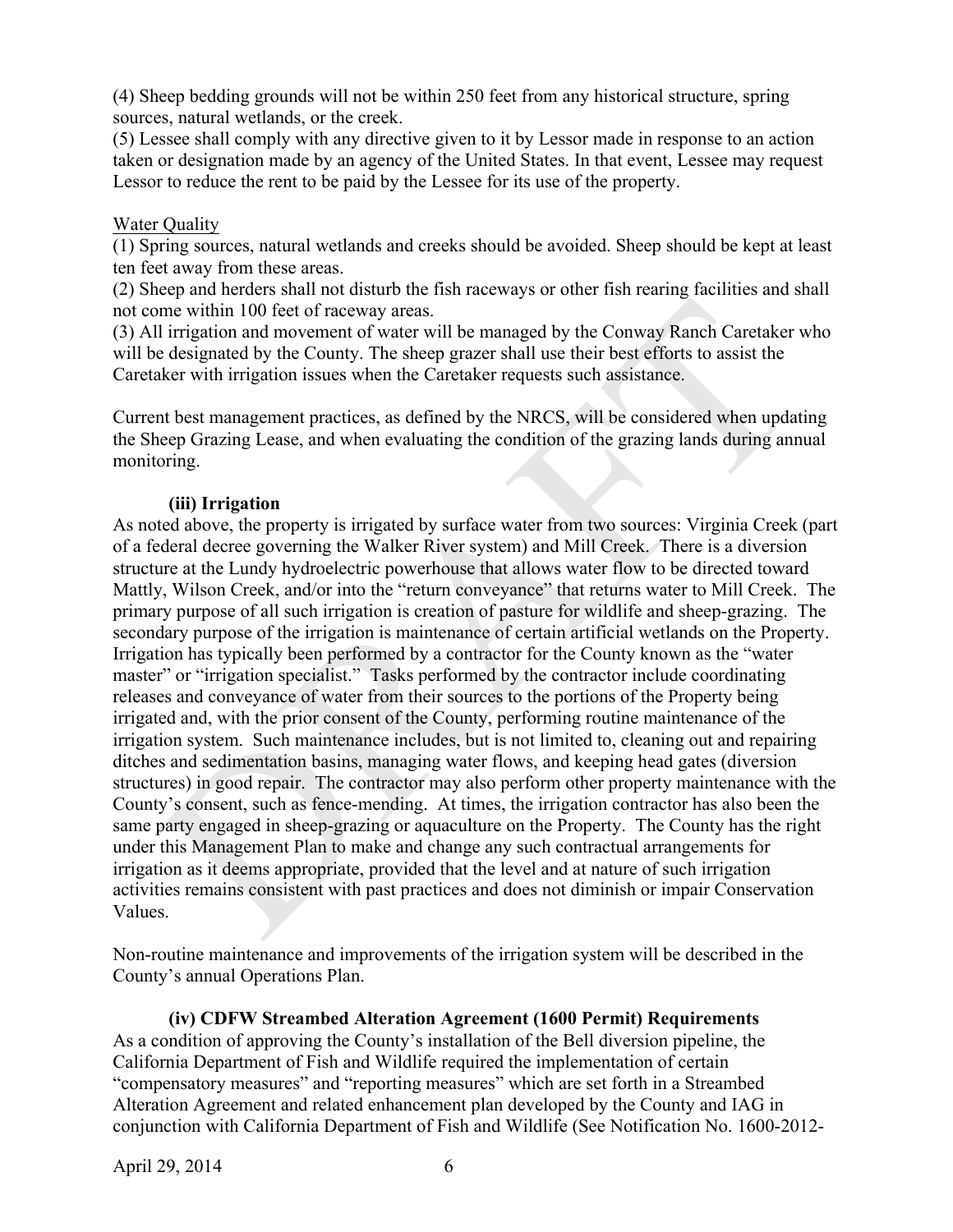0033-R6, incorporated herein by this reference). Such activities include releases of water into the former Bell diversion ditch for the benefit of willow habitat. IAG has been responsible for compliance with such requirements, and the County has overseen IAG's compliance.

### **(v) Noxious Plants**

Noxious plants are defined by the California Food and Agriculture Code as any species of plant that is, or is liable to be, troublesome, aggressive, intrusive, detrimental, or destructive to agriculture, silviculture, or important native species and is difficult to control, or eradicate.

The Sheep Grazing Lease (Exhibit G) addresses weed issues with the following provisions:

(1) Lessee will confer with Caretaker (who will be designated by Mono County and may change from time to time) to understand the locations of weed outcroppings on Conway Ranch.

(2) Avoid driving through weed-infested areas.

(3) Remove weeds from vehicles by washing thoroughly on a paved area or in a car wash.

(4) Avoid disturbing native vegetation or creating seedbeds (open areas) when possible. This especially applies to sheep bedding areas where weed control will be necessary to reduce the likelihood that invasion occurs into adjacent stands of native vegetation.

(5) Avoid grazing in areas where weed seed is ripe.

(6) Remove and dispose of weed seeds from stock portion of the plant if grazing accidentally occurs in a weed infested area.

(7) Carefully check livestock for weed seed and remove it before the animals are transported onto the Conway Ranch property.

### **(b) Public access, public recreation, public education, and infrastructure related to such uses.**

As described more fully in Chapter 13.40 of the Mono County Code, which is incorporated herein by this reference, the public has free access to portions of the Property outside of the "licensed fish-rearing and fishing area" (described in Chapter 13.40). Public recreation is permitted in those portions of the Property except those activities that are expressly prohibited by Section 13.40.020. Access into the "licensed fish-rearing and fishing area" requires the express permission of the County or its authorized agents, employees, contractors, lessees, or licensees; but with such permission, there has been a "pay to fish" form of public recreation conducted within that area by a nonprofit entity called the Conway Ranch Foundation (CRF), a subcontractor of IAG, pursuant to a separate "Permission Agreement" between the County, IAG, and CRF. There is no permanent infrastructure associated with such public recreation, with the exception of an ADA platform that provides access for persons with disabilities to fish at one of the ponds.

There are no formal public education programs or activities managed by the County at this time. There is an informational kiosk within the licensed fish-rearing and fishing area, which provides information about the Property's history. Other than that, there is no infrastructure for public education. County shall have the right to continue to authorize any such activities by CRF or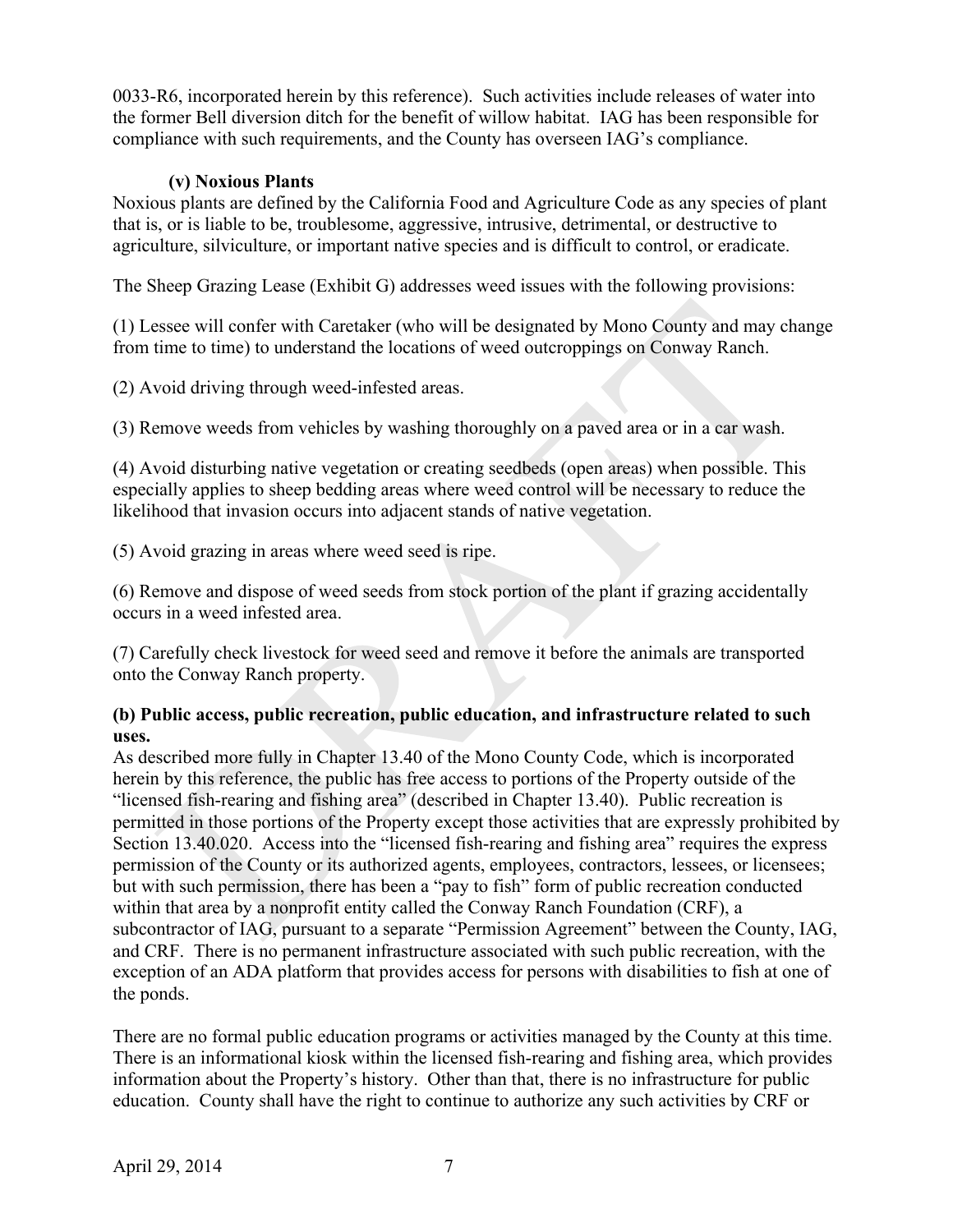other nonprofit entities that are consistent with the Conservation Easement, and will include information about such authorization in the annual Operations Plan.

# **(c) Protection of historic resources**

When funding and other resources are available, the County may engage in activities to restore one or more of the historic buildings on the Property. Otherwise, there is no formal program for protection of historic resources. The County will include a description of any proposed restoration of historic resources in the annual Operations Plan.

### **(d) Any alternate nonprofit or county commercial use of the property other than aquaculture or grazing**

As noted above under Section 2 (regarding public recreation), there has been a "pay to fish" form of public recreation within that area by a nonprofit entity called the Conway Ranch Foundation (CRF), a subcontractor of IAG, pursuant to a separate "Permission Agreement" between the County, IAG, and CRF. Under the terms of the Permission Agreement, all net proceeds are to be used for the benefit of the Property. The fishing activities occur in ponds on the Property. Temporary buildings are used in conjunction with such activities. County shall have the right to continue to authorize any such activities by CRF or other nonprofit entities that are consistent with the Conservation Easement.

Any other commercial activities are required to be non-motorized activities, other than film production which must utilize existing roads, that do not require any surface alteration or other development of the land and that do not impair the Conservation Values on the property. Any monetary proceeds from such commercial activities will be dedicated to the maintenance and operation of the property. Any proposed other commercial activities will be described in the annual Operations Plan.

# **(e) Construction, maintenance, and repair of the property's roads and trails**

The County has no regular program for construction, maintenance, or repair of roads or trails on the Property. The County may, as necessary, authorize a contractor to perform such tasks in a manner consistent with the Conservation Easement.

# **(f) Communications with funders, lessees, easement holder, and regulatory agencies**

The County shall designate a staff person to be the lead contact person for communications with funders, lessees, licensees, the easement holder, and regulatory agencies. That staff person may utilize other staff persons, including county counsel, to assist with such communications. The County may change its designated staff person at any time, and shall notify Grantee of any such change.

# **(g) Restoration, enhancement, and study of natural resources (if desired or required by the easement or regulatory agencies)**

As discussed above under Section 1(a)(iv), certain enhancement activities are required by a 1600 permit (Streambed Alteration Agreement) with California Fish and Wildlife. From time to time, upon request, the County has permitted scientists to study natural resources of the Property in a manner that does not diminish or impair Conservation Values. In addition, representatives from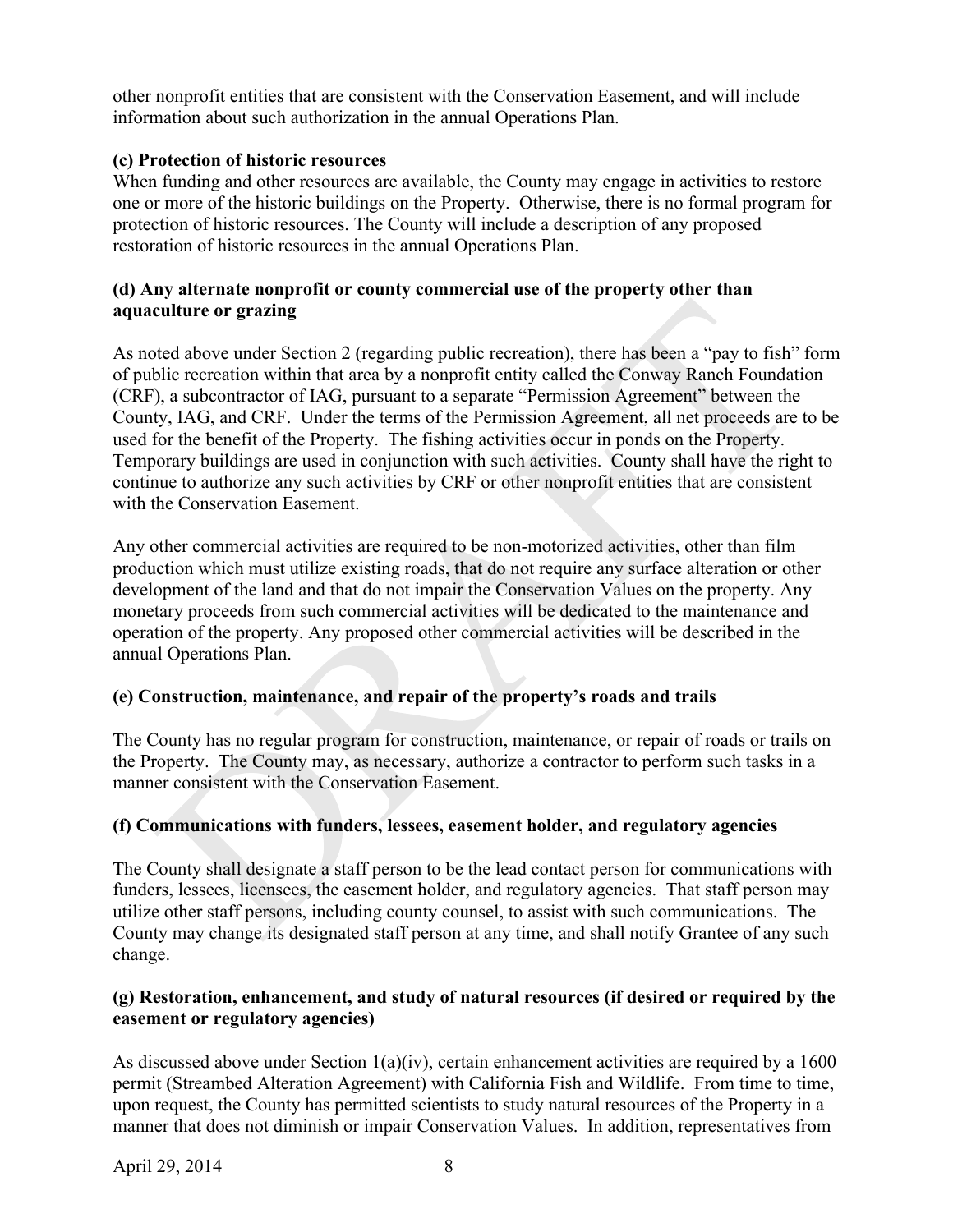regulatory agencies sometimes access the Property to observe its condition. Other than that, there are no ongoing activities to restore, enhance, or study natural resources.

# **(h) Property Restoration Upon Cessation of Aquaculture or Sheep Grazing Operations**

In the event that Mono County and ESLT agree that aquaculture and/or sheep grazing operations on the property have permanently ceased or been significantly downsized, the Conservation Easement requires that restoration activities be conducted to allow any disturbed or improved portion of the land where the activity has permanently ceased to return to a natural or semi-natural condition consistent with the Conservation Values on the remainder of the land. The parties will work together to create a comprehensive restoration plan that will be funded and implemented by Mono County, with assistance by the ESLT as possible.

#### Structures:

• All unused sheds, buildings, fences, and aquaculture infrastructure that are not considered historic or otherwise important should be deconstructed and removed in a timely manner.

### Vegetation:

• Following the removal of aquaculture infrastructure and agricultural fences and structures, the impacted area is to be restored with the goal of enhancing the natural, open space, and habitat values of the property.

Irrigation:

• Mono County will continue to provide irrigation to existing meadows and wildlife habitat.

### **(i) Any other activities and uses**

From time to time and as deemed necessary, the County may itself, or through contractors, engage in any of the following property management activities:

- Inspect Property perimeter gates, fences, and roads to detect evidence of trespassing, vandalism, dumping of trash, erosion, and off-road activity.
- Maintain perimeter gates and fences in good working order, including but not limited to mending broken fences as necessary.
- Prevent fire hazards on the Property.
- Security and safety measures.

Such property management activities will be described in the annual Operations Plan and will be consistent with the Conservation Easement.

# **IV. REFERENCES**

### (a) Plan Preparers

This plan was prepared by Dan Lyster, former Mono County Economic Development Director, Marshall Rudolph, Mono County Counsel, and Karen Ferrell-Ingram, Project Manager with Eastern Sierra Land Trust. Aaron Johnson, ESLT Lands Director, and Kay Ogden, ESLT Executive Director also contributed.